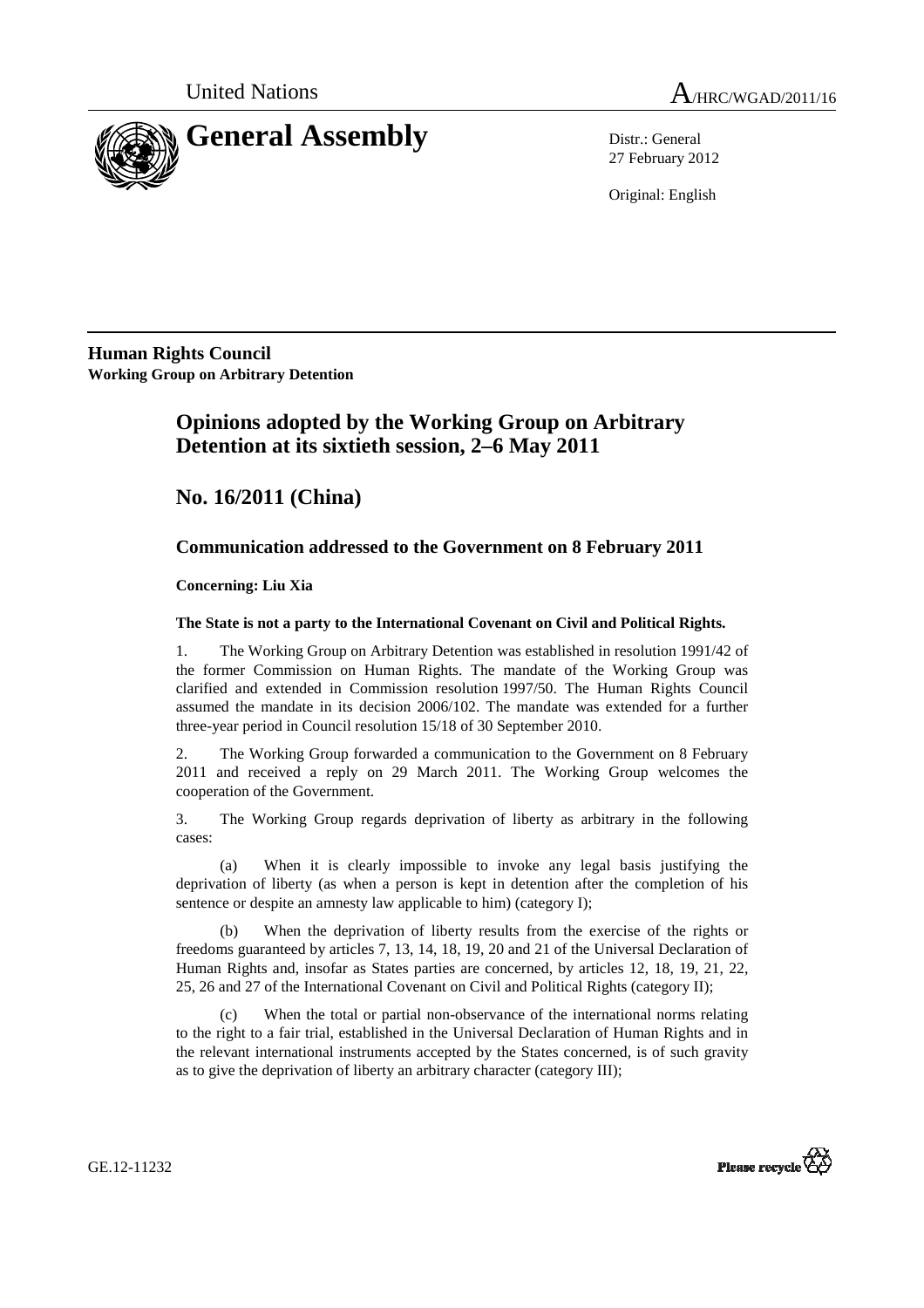(d) When asylum-seekers, immigrants or refugees are subjected to prolonged administrative custody without the possibility of administrative or judicial review or remedy (category IV);

(e) When the deprivation of liberty constitutes a violation of international law for reasons of discrimination based on birth; national, ethnic or social origin; language; religion; economic condition; political or other opinion; gender; sexual orientation; disability or other status, and which aims towards or can result in ignoring the equality of human rights (category V).

4. The case concerns Liu Xia. The Working Group has at the same time considered the case of her husband, Liu Xiaobo (see opinion No. 15/2011 adopted on 5 May 2011).

5. The Working Group further points out that this is only one of several opinions in which it has been alleged that China is in violation of its international human rights obligations (see opinions No. 26/2010 and No. 29/2010). The Working Group reminds China of its duties to comply with international human rights obligations not to detain arbitrarily, to release persons who are arbitrarily detained, and to provide compensation to them. The duty to comply with international human rights rests not only on the Government but on all officials, including judges, police and security officers, and prison officers with relevant responsibilities. No person can contribute to human rights violations.

### **Submissions**

#### *Communication from the source*

6. The case was reported to the Working Group on Arbitrary Detention as follows: Liu Xia, born in 1959, a national of China, usually resident in Qixian in Beijing, is a poet, artist and intellectual. Liu Xia is the wife of Liu Xiaobo, a democracy advocate and literary scholar who was awarded the Nobel Peace Prize on 8 October 2010.

7. In the days prior to the announcement of the Nobel Peace Prize, Liu Xia spoke to non-Chinese media about her fears that the Government of China would prevent Liu Xiaobo from receiving the Prize, should he be awarded it. Following the announcement of the Nobel Peace Prize on 8 October, journalists converged on Liu Xia's Beijing apartment. Police officers refused to allow Liu Xia to meet with any journalists. The following day, Liu Xia was escorted by Chinese police to see her husband in Jinzhou Prison in Liaoning Province. On 10 October, Liu Xia was brought back to her apartment in Beijing. According to the information received, the Chinese authorities placed a sign on the fence in front of Liu Xia's apartment block stating that "people in the residential compound do not accept interviews". The source reports that plain-clothes security agents stand in front of the gate to the compound, warning journalists and visitors away. Liu Xia is not allowed to leave the compound, except for short, approved trips, under police escort. Visitors to her apartment are forbidden. Liu Xia has been prevented from communicating with the outside world on the telephone or via the Internet, which were cut off in the hours following the announcement of the Nobel Peace Prize. Her mobile phone was also disconnected. A second replacement phone was also cut off. The Chinese authorities have prevented foreign diplomats from meeting Liu Xia.

#### *Response from the Government*

8. The Government's reply was received on 29 March 2011.

9. It acknowledges that the Working Group's letter has been received, and points out that the Government of China has conducted a careful investigation into the situation as mentioned in the letter. It identifies Liu Xia as female, 50 years old, Han Chinese, and a junior college graduate. It states that no legal enforcement measure has been taken against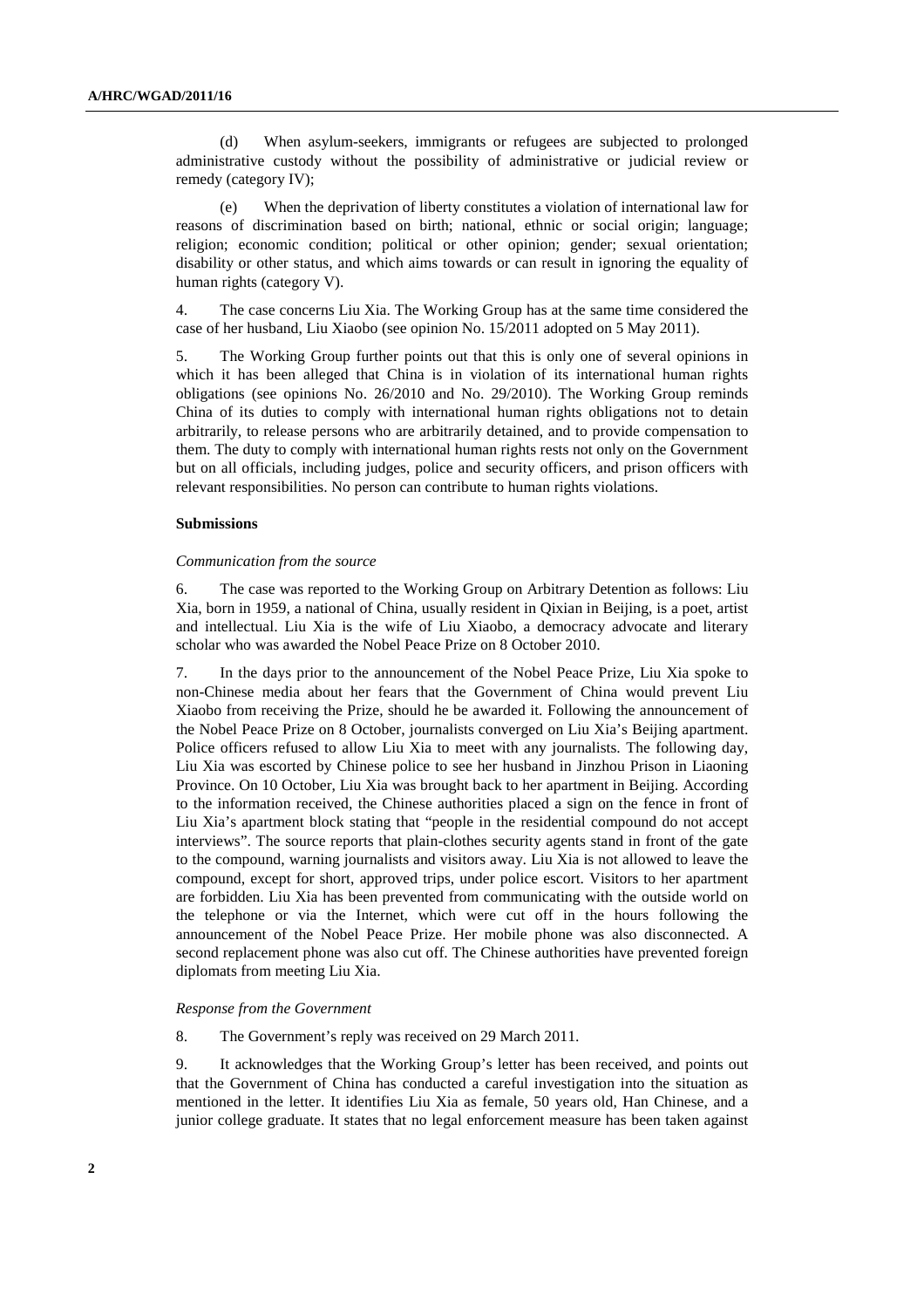Liu Xia. It adds that China is a country of rule of law where the legal rights of the citizen are protected by the law. Finally, it requests that the content of the reply be included in the relevant file.

#### *Comments from the source*

10. The source points out that the Government has confirmed that there are no charges against Liu Xia, who has not been informed of any reasons justifying her detention. The source replies that the statement of the Government that it has taken no legal enforcement measures against Liu Xia is either an admission of the illegality of her detention—as there would be no legal basis for her continued house arrest—or incorrect. In either event, she should be immediately and unconditionally released from detention.

#### **Discussion**

 $\overline{a}$ 

11. Article 9 of the Universal Declaration of Human Rights prohibits arbitrary arrest and detention, declaring that "no one shall be subjected to arbitrary arrest, detention or exile".

12. The prohibition of arbitrary detention is customary international law, authoritatively recognized as a peremptory norm of international law or *jus cogens*; see, inter alia, the established practice of the United Nations as expressed by the Human Rights Committee in its general comment No. 29 (2001) on states of emergency (CCPR/C/21/Rev.1/Add.11, 31 August 2000, para. 11), which this Working Group follows in its opinions. Of assistance is the judgment of the International Court of Justice in *Ahmadou Sadio Diallo (Republic of Guinea v. Democratic Republic of the Congo)* of 30 November 2010, and in particular the discussions by Judge Cancado Trindade on arbitrariness in customary international law<sup>1</sup> with which the Working Group agrees. The International Covenant on Civil and Political Rights, other treaties and conventions, and the jurisprudence of the United Nations and other treaty bodies are important sources in determining the extent of what constitutes arbitrary detention in customary international law. Also important is the practice of international criminal courts, such as the ruling of the International Criminal Tribunal for the Former Yugoslavia (ICTY) cited in the present case (see para. 16 below). The constant jurisprudence of the rulings contained in the opinions of this Working Group, and of the other United Nations special procedure mandate holders, dealing with a full range of human rights treaties and customary international law, is yet another source.

13. The Working Group will first address the issues of whether the conditions following from the restrictions on Liu Xia amount to a detention. According to the information it has received, and where the Government has not provided the Working Group with any further assistance, Liu Xia is under house arrest with limitations on her physical movements, on visits from others and on various means of communication.

14. In its deliberation No. 1 of 23 March 1992, the Working Group held that "house arrest may be compared to deprivation of liberty provided that it is carried out in closed premises which the person is not allowed to leave. In all other situations, it will devolve on the Working Group to decide, on a case-by-case basis, whether the case in question constitutes a form of detention, and if so, whether it has an arbitrary character".

15. In the constant jurisprudence of the Working Group this has been developed; for example, in opinion No. 2/2007 (Myanmar), the Working Group ruled that the conditions

<sup>&</sup>lt;sup>1</sup> See, respectively, International Court of Justice, *Ahmadou Sadio Diallo (Republic of Guinea v. Democratic Republic of the Congo)*, Merits, Judgment of 30 November 2010, *ICJ Reports 2010*, para. 79; and Separate Opinion of Judge Cançado Trindade, pp. 26-37, paras. 107-142.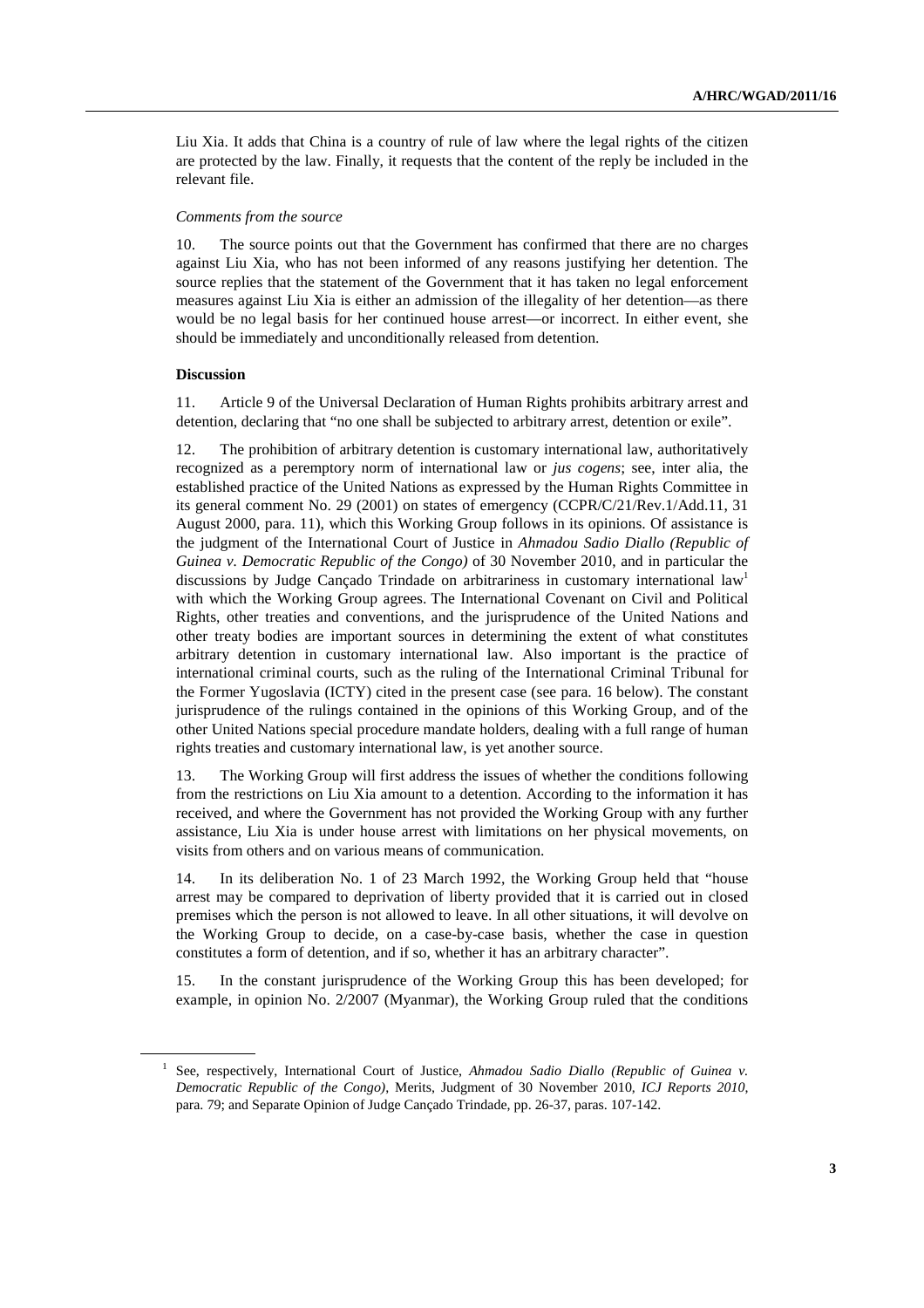of Aung San Suu Kyi at her home in Rangoon, without contact with the outside world, constituted a detention and that the detention was arbitrary.

16. The Working Group has also been guided by the jurisprudence of the ICTY. In its 1996 ruling in the *Blaški*ć case, the ICTY discussed house arrest in international law and national laws; it considered that house arrest constitutes detention and is subject to the same guarantees as detention in a prison facility.<sup>2</sup>

17. The Working Group has considered the different restrictions Liu Xia is subjected to, and holds that they amount to a detention.

18. Such measures require the full set of procedural guarantees that follow from articles 9 and 10 of the Universal Declaration of Human Rights. Liu Xia has the right to be informed of the reasons for the detention and promptly be informed of any charges against her. She has the right to be brought promptly before a judge, and the right to legal counsel. These core rights have not been observed in the case of Liu Xia. Her detention thus falls within category III of the categories applicable to the cases submitted to the Working Group.

19. The Working Group now turns to article 19 of the Universal Declaration of Human Rights, which provides that: "Everyone has the right to freedom of opinion and expression; this right includes freedom to hold opinions without interference and to seek, receive and impart information and ideas through any media and regardless of frontiers."

20. The source has argued that "Liu Xia's deprivation of liberty is a direct consequence of her exercise of the right to freedom of expression as guaranteed under article 19 of the Universal Declaration of Human Rights". Restrictions of the right to political free speech are strongly circumscribed by international law. In the case concerning Liu Xiaobo's detention (see opinion No. 15/2011), the Working Group ruled that the Government had not justified the interference with Liu Xiaobo's political free speech. The requirement of proportionality that applies to such restrictions is not satisfied by the reasons provided by the Government in that case. It follows in the Working Group's view that the restrictions in the case of Liu Xia cannot be justified either. Her detention falls within category II of the categories applicable to the cases submitted to the Working Group.

21. Customary international law provides for an enforceable right of compensation. The Working Group has in its jurisprudence continued to develop, based on general principles, the right to a remedy, which primarily is a right to immediate release and to compensation. In this case, Liu Xia's house arrest is to end immediately. She also has a claim to compensation.

## **Disposition**

22. In the light of the foregoing, the Working Group renders the following opinion:

The deprivation of liberty of Liu Xia, being in contravention to articles 9, 10 and 19 of the Universal Declaration of Human Rights, is arbitrary, and falls within categories II and III of the categories applicable to the cases submitted to the Working Group.

23. The Working Group requests the Government of China to take the necessary steps to remedy the situation, which include the immediate end of the house arrest, and adequate reparation to Liu Xia.

 $\overline{a}$ 

<sup>&</sup>lt;sup>2</sup> ICTY, *Prosecutor v. Blaškić*, Case No. IT-95-14-PT, Decision on the Motion of the Defence Filed Pursuant to Rule 64 of the Rules of Procedure and Evidence, 3 April 1996, paras. 19-24.